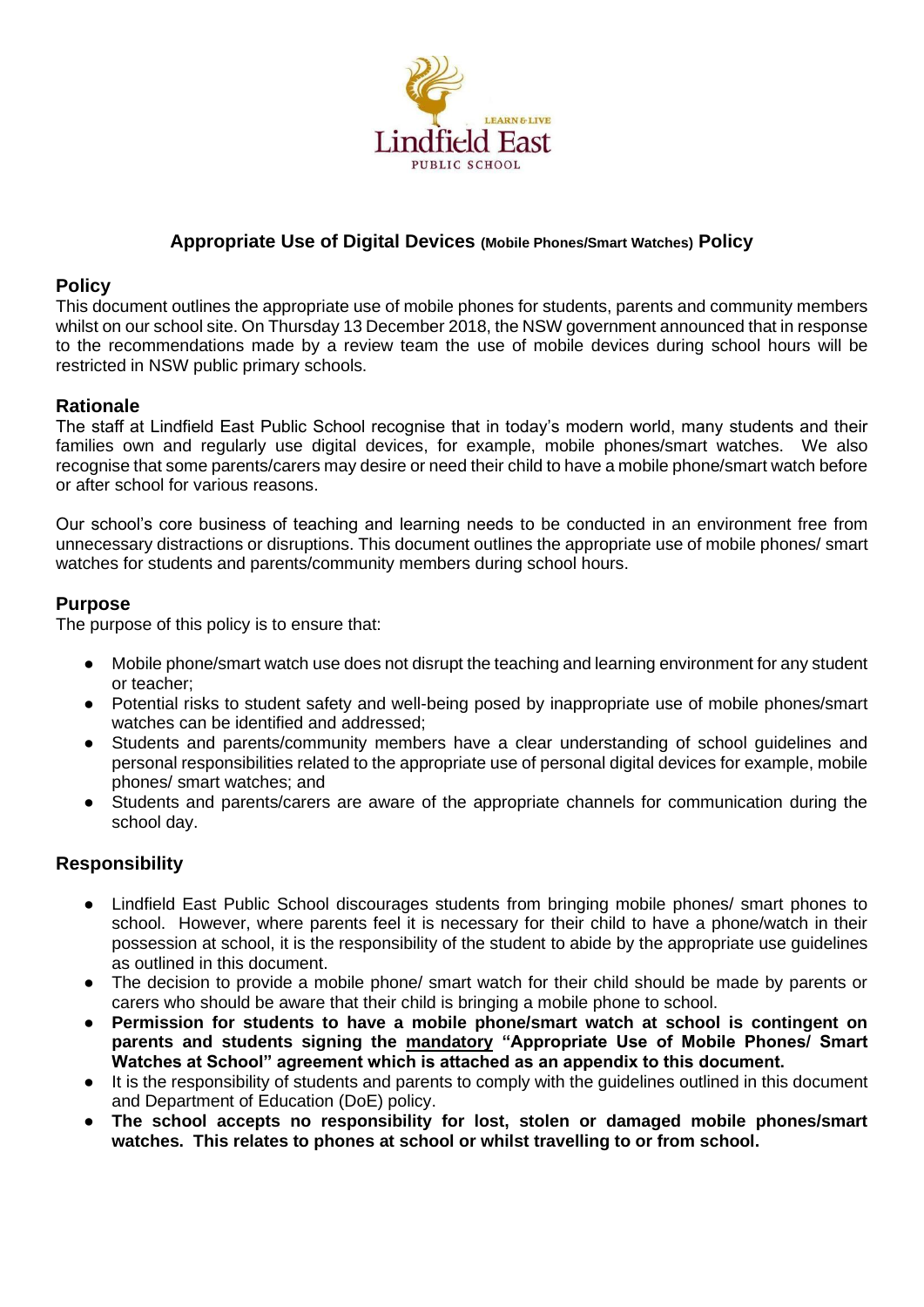# **Guidelines for …**

## **Students**

- Students are advised that if they bring a mobile phone/smart phone onto the school grounds during the school day, they and their parents need to complete the Appropriate Use of Digital Devices (Mobile Phones/ Smart Watch) agreement.
- Mobile phones/smart watches should be switched off as soon as students enter the school grounds. Phones/watches must be kept turned off throughout the school day. At the completion of the school day, students are permitted to use their mobile phone/smart watch once they have left the school grounds.
- All mobile phones/smart watches brought to school should be clearly marked with the child's name.
- Phones/watches are to be kept in school bags at all times in a discreet internal pocket for safety.
- If students need to contact their parents during the day, the school's policy is that they do so through the school office.
- Students are not permitted to bring mobile phones/smart watches on school excursions and overnight camps. In instances where students need to contact their parents on such activities, this will be organised by supervising staff.

## **Parents and Community Members**

- Parents/carers are reminded that in cases of emergency, or for any other communication that is necessary throughout the school day (such as changes to pick up routine) the school office remains the vital and appropriate point of contact. Office staff will ensure your child is reached quickly and assisted in any appropriate way. Parents should not contact students directly on their devices whilst they are at school. This includes via call enabled watches and BYOD devices.
- Parents/carers are reminded that they are not to share the personal information of students other than their own without the express permission of their parents. This includes photos of students taken on excursions or at school events.
- At all official school functions, during meetings or when assisting in classrooms, mobile phones should be switched off or put on 'silent' mode.

## **Unacceptable Use of Mobile Phones/Smart Watches**

Using mobile phones/smart watches in an inappropriate manner is unacceptable and will not be tolerated. Inappropriate uses of mobile phones/smart watches include but are not limited to:

- Using/having a mobile phone/smart watch out of school bags during school hours;
- Using a mobile phone/smart watch in a way that disrupts the learning environment or interferes with the operation of the school;
- Making calls or sending messages with the intent to bully, harass or threaten another person;
- Using mobile phones/smart watches to take photographs of other people without their consent;
- Using obscene, derogatory or socially unacceptable language while using a mobile phone/watch;
- Using mobile phones/smart watch to receive, download and display inappropriate photographs or other material; and
- It should be noted that it is a criminal offence to use a mobile phone/smart watch to menace, harass or offend another person. The school may consider it appropriate to involve the police.

#### **Sanctions**

In line with our Student Welfare Policy, for students who fail to follow these guidelines, the following sanctions may be applied:

- Temporary confiscation of the mobile phone/smart watch (handed back to the student at the end of the school day or parent contacted to collect the phone/watch).
- Communication with parents/carers regarding mobile phone/smart watch use at school.
- A student's permission to bring a mobile phone/smart phone to school being revoked.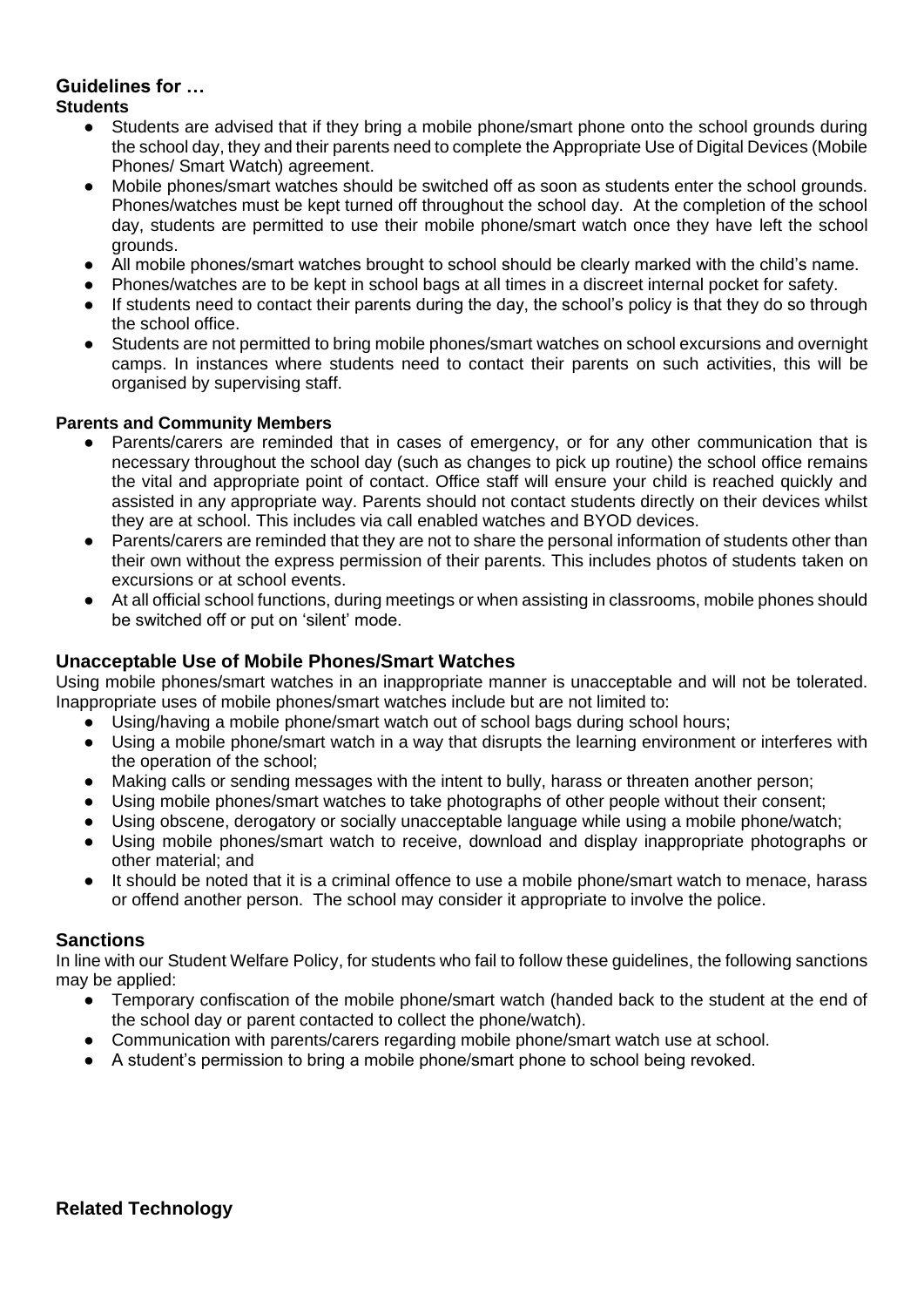Related digital device technology such as portable computer games, iPods, iPads, call enabled smart watches and other similar devices are not to be brought to school under any circumstances. The school accepts no responsibility for the security of these items and the procedures applying to the inappropriate use of mobile phones will apply equally to these devices.

## **Exemptions**

Exemptions of this policy can only be approved by the Principal. Applications for exemption should only be requested due to exceptional circumstances and applied for through the school office to the Principal – Lindfield East Public School.

## **Implementation of this Policy**

The policy will be made clear to all students and their parents seeking or having enrolment at Lindfield East Public School.

- Teachers will discuss this policy with students to ensure they have a clear understanding of the guidelines and procedures.
- Parent/carers and the community will be made aware of this policy by receiving a hard copy (sent home with students) and through the newsletter.

#### **Ratification and Review**

- This policy was developed and ratified by the Lindfield East Public School executive staff in Term 2, 2018.
- It was presented to the school P & C in Term 2, 2018.
- It will be reviewed when deemed necessary by the school Principal and executive.

## **References**

- NSW Department of Education Legal Issues Bulletin- The use of mobile phones, portable computer games, recording devices and cameras in schools and TAFE NSW institutes.
- Australian Mobile Telecommunications Association Developing an Acceptable Use Policy for Mobile Phones in Your School.
- [https://education.nsw.gov.au/about-us/strategies-and-reports/our-reports-and-reviews/mobile](https://education.nsw.gov.au/about-us/strategies-and-reports/our-reports-and-reviews/mobile-devices-in-schools)[devices-in-schools](https://education.nsw.gov.au/about-us/strategies-and-reports/our-reports-and-reviews/mobile-devices-in-schools)
- [Digital Citizenship -](https://www.digitalcitizenship.nsw.edu.au/) home

## **Appendix**

'Appropriate Use of Digital Devices (Mobile Phones/ Smart Watches) at Lindfield East Public School Agreement'.

Diane Read Principal